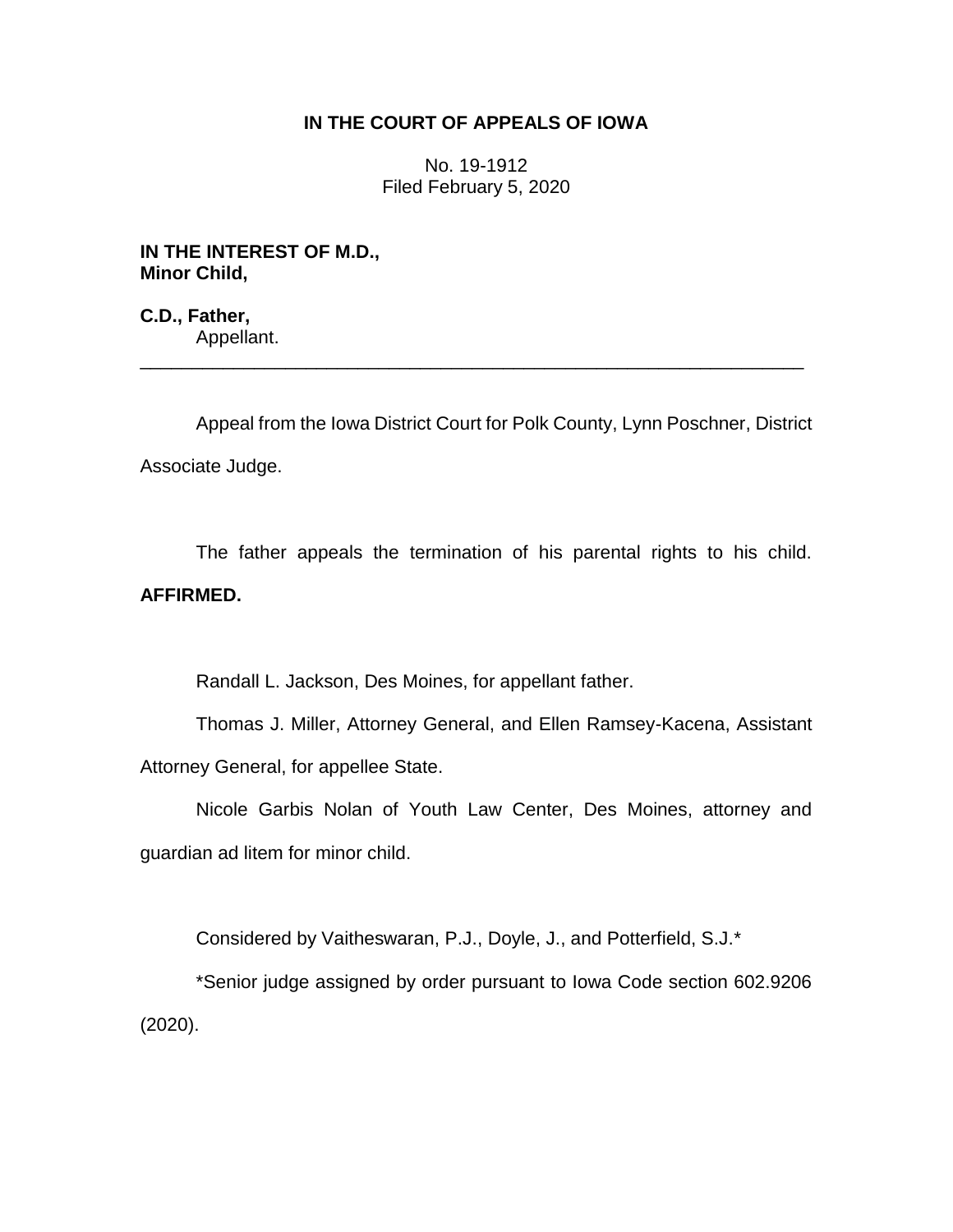## **POTTERFIELD, Senior Judge.**

The father appeals the termination of his parental rights to M.D., born in June 2018. The juvenile court terminated the father's parental rights after determining he abandoned<sup>1</sup> and deserted<sup>2</sup> the child. *See* Iowa Code § 232.116(1)(b). The father challenges the statutory grounds for termination, arguing the Iowa Department of Human Services (DHS) failed make reasonable efforts to reunify the child and father. Additionally, the father maintains DHS failed to authorize contact between him and M.D. and that his lack of contact with M.D. was the result of a no-contact order, not evidence of his intent to abandon the child. He also maintains the court should have applied a permissive factor to save the parent-child relationship, as M.D. remains in the custody of her mother.<sup>3</sup> See id. §

232.116(3)(a).

We review termination-of-parental-rights proceedings de novo. *In re P.L.*,

## 778 N.W.2d 33, 40 (Iowa 2010).

In challenging the statutory grounds for termination, the father maintains DHS failed to make reasonable efforts to reunify him with M.D. But section

 $\overline{a}$ <sup>1</sup> "Abandonment of a child" is statutorily defined as the relinquishment or surrender, without reference to any particular person, of the parental rights, duties, or privileges inherent in the parent-child relationship. Proof of abandonment must include both the intention to abandon and the acts by which the intention is evidenced. The term does not require that the relinquishment or surrender be over any particular period of time.

Iowa Code § 232.2(1) (2019).

<sup>&</sup>lt;sup>2</sup> "Desertion" is "the relinquishment or surrender for a period in excess of six months of the parental rights, duties, or privileges inherent in the parent-child relationship." *Id.* § 232.2(14). "Proof of desertion need not include the intention to desert, but is evidenced by the lack of attempted contact with the child or by only incidental contact with the child." *Id.* 

 $3$  The State never sought to terminate the mother's parental rights.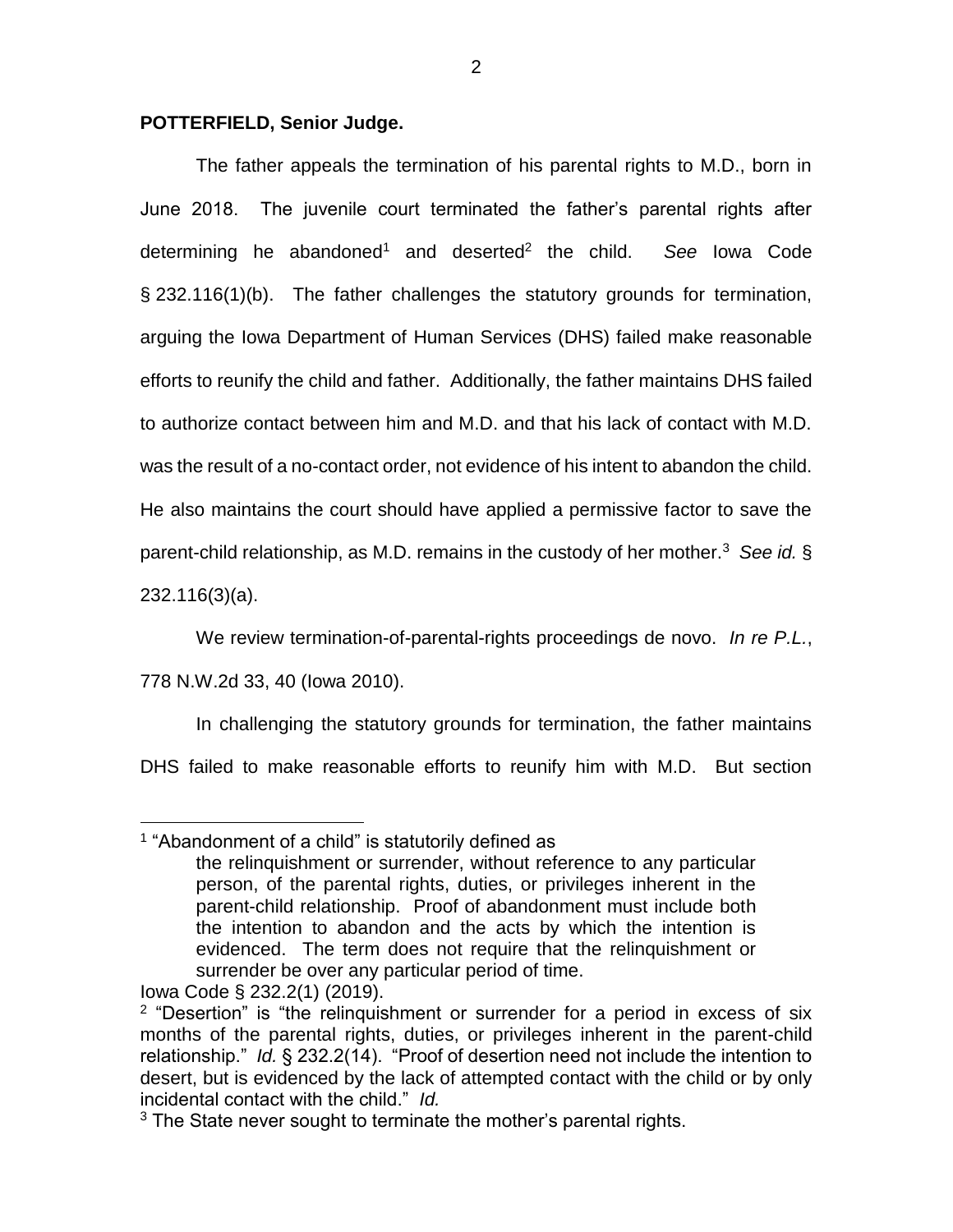232.116(1)(b) does not have a reasonable-efforts requirement. *See In re B.P.*, No. 19-0870, 2019 WL 4298047, at \*1 (Iowa Ct. App. Sept. 11, 2019); ("We thus affirm the termination under section 232.116(1)(b). Under this section, reasonable efforts to reunify the parent with the child are not required."); *In re A.D.*, No. 19-0389, 2019 WL 2371928, at \*1 (Iowa Ct. App. June 5, 2019) ("Insofar as the mother challenges whether the State made reasonable efforts to reunify her with the children, we note that paragraph (b) does not have a reasonable-efforts requirements."); *In re W.T.S.*, No. 08-0040, 2008 WL 509243, at \* 1 (Iowa Ct. App. Feb. 27, 2008) (considering termination pursuant to Iowa Code section 232.116(1)(b), (e), and (h) and only applying the reasonable-efforts argument to paragraphs (e) and (h)); *see also In re C.B.*, 611 N.W.2d 489, 492 (Iowa 2000) (recognizing the language in paragraphs (c), (d), (e), (g), and (k) "implicates the reasonable effort requirement"—language not found in (b)). Moreover, the father never requested services from DHS or the court until the termination hearing, when he complained for the first time of his lack of contact with the child. Even if reasonable efforts were a component of section 232.116(1)(b), we would not consider the father's argument, as it is not preserved for our review. *See In re L.M.W.*, 518 N.W.2d 804, 807 (Iowa Ct. App. 1994) (providing the reasonableness of services cannot be challenged on appeal when the parent has failed to demand services prior to the termination hearing); *see also In re C.B.*, No. 01-1607, 2002 WL 1072245, at \*2 (Iowa Ct. App. May 31, 2002) (affirming the termination of parental rights based on abandonment and refusing to consider unpreserved reasonable-efforts argument).

The father argues that his lack of contact with the child since July 2018 approximately fifteen days after her birth—should be viewed as the fault of DHS,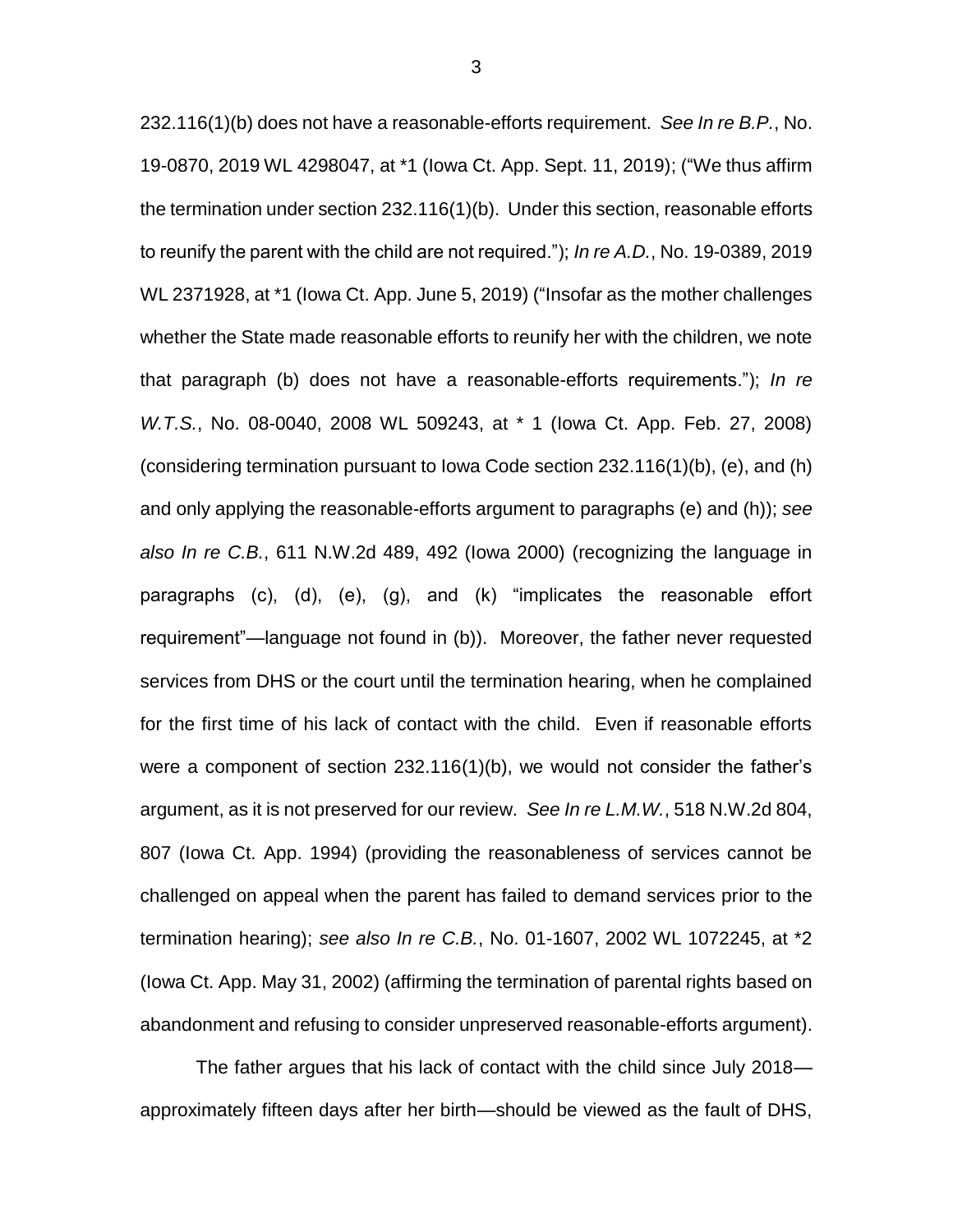not evidence he intended to abandon the child. We are not persuaded. We recognize the hurdles preventing contact between the father and M.D. The father was incarcerated for most of the pendency of proceedings and remained in prison at the time of the termination hearing.<sup>4</sup> Additionally, there was a no-contact order between the father and the mother for part of the proceedings and the child remained in the care of the mother. But DHS and family safety, risk, and permanency services could have helped facilitate contact between the father and M.D. DHS did not take an active role in setting up contact between M.D. and the father, but the father—who was represented by counsel throughout the proceedings—never asked for it or for any information about M.D. According to the father's testimony, he last had contact with M.D. in July 2018 and last provided support when he "bought her clothes and stuff like that" in November 2018. The termination hearing took place almost one year later—on October 15, 2019. The father testified he loves M.D. But "parental responsibilities include more than subjectively maintaining an interest in a child. The concept requires parenting to the extent it is practical and feasible in the circumstances." *In re D.M.*, 516 N.W.2d 888, 891 (Iowa 1994) (citation omitted); *see also In re A.B.*, 554 N.W.2d 291, 293 (Iowa 1996) ("Abandonment is characterized as a giving up of parental rights and responsibilities accompanied by an intent to forego them."). And the father's incarceration cannot be used as a justification for his lack of relationship with M.D. *See In re M.M.S.*, 502 N.W.2d 4, 8 (Iowa 1993). There is clear and convincing evidence the father abandoned and deserted M.D.

 $\overline{a}$ 

<sup>4</sup> The father testified his discharge date is in 2023.